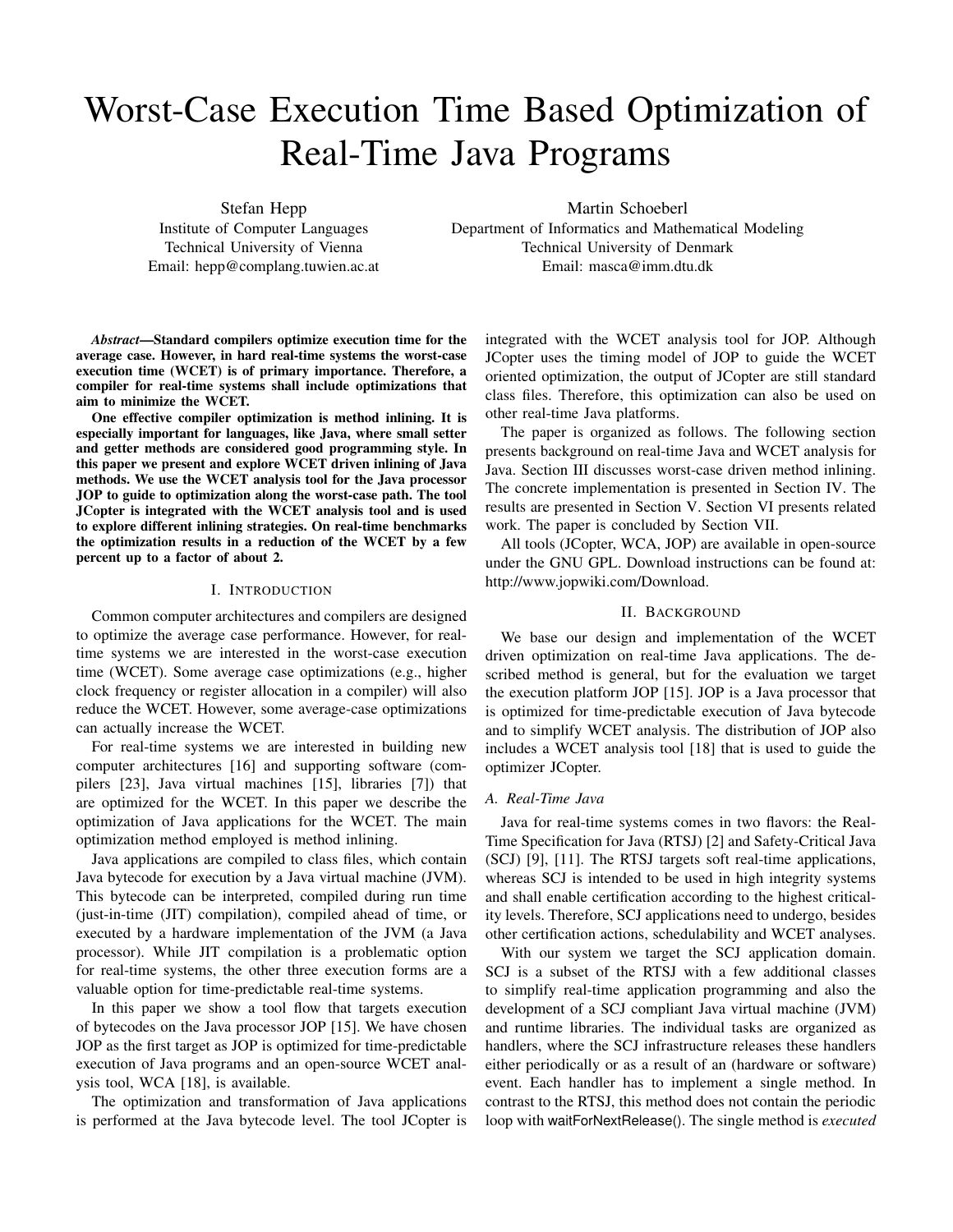every release and is therefore the entry point for WCET analysis and also the target method for our WCET driven optimization.

## *B. WCET Analysis*

Hard real-time systems need a formal proof that all tasks meet their deadline. Schedulability or response time analysis gives this mathematical proof. For those analyses the WCET of tasks and synchronized code sections needs to be known. The WCET can usually not be measured. Instead, a static WCET analysis has to be used to derive an upper bound of the WCET. An overview of current state-of-the-art WCET tools can be found in [21].

WCET analysis reconstructs the control flow graph from the application binary, needs loop and recursion bounds, and calculates execution times of basic blocks. With this information, the problem of finding the worst case path is formulated as a network flow problem and usually solved as an integer linear programming problem. This is also called implicit path enumeration technology (IPET).

The binary format of Java programs are class files. These class files contain more information than e.g., a binary of a C/C++ compiled program. It is possible to reconstruct the whole class structure from this class file. Therefore, the reconstruction of all needed information for the program analysis is easier than for *normal* binaries.

The harder problem is the analysis of the low-level timing – the execution time of basic blocks. This timing depends on the target execution platform. Therefore, WCET analysis tools contain processor specific versions of the low-level analysis. Modern processors with a lot of hidden state (caches, branch predictors, write buffers, reservation stations, reorder buffers,...) are very hard to model for the WCET analysis. Furthermore, the large state results in long execution times of the pipeline simulation to derive the basic block timings.

We attack this low-level WCET analysis problem by building a processor that is WCET analysis friendly. The Java processor JOP [15] is designed to simplify WCET analysis of Java programs. JOP executes Java bytecodes (the instruction set of the JVM) directly. Therefore, no further translation, which would increases the complexity of the WCET analysis, to machine code is needed. The execution time of most bytecodes is constant. JOP also contains a so called method cache [14], which caches whole methods and is intended to simplify the cache analysis.

The simple timing model of JOP has led to several WCET analysis projects that support JOP as their target [1], [6], [8], [10]. The WCET analysis tool WCA is part of the JOP source distribution [18]. We used WCA to provide WCET bounds and worst-case path information to the optimizer.

## *C. Cost of Method Invocation*

Invoking a virtual method in Java has considerable overhead. On JOP, the invocation of a method costs around 100 cycles. Although this might sound a high number, other Java processors, such as aJile [5], jamuth [19], or SHAP [22], have similar execution times for a method invocation. Java method invocation is more expensive than calling a C function, as the dynamic dispatch, where the receiver method depends on the object type, needs several memory accesses and the stack frame management is slightly more complex in Java than in C.

As method invocation is so costly in Java and good programming practice suggests to hide object fields with short *getter* and *setter* methods, method inlining is a good target for program optimization.

JOP uses a novel instruction cache called method cache [14] that caches whole methods. If the control flow is transferred from one method to another method by a call or a return, the processor loads the method to be executed into the instruction cache if the cache does not already contain the method. A FIFO replacement strategy is used to evict methods from the cache.

The advantage of the method cache is that instruction cache misses only appear at call and return instructions. All other instructions are guaranteed instruction cache hits, which simplifies the WCET analysis. The method cache content is determined only by the sequence of method calls and returns, as well as by the code size of the methods. However, increasing the code size of a method not only increases the instruction cache miss costs associated with that method, it can also increase the number of method cache misses at call sites of other methods. This reduces the gain of optimizations that increase the code size.

### III. WCET DRIVEN METHOD INLINING

Method inlining replaces a call site with the invoked method. Additional code needs to be added to the call site that mimics the behavior of the invoke instruction in the original code, such as storing the parameters into new local variables and performing a null-pointer check for the receiver of the invocation. In the general case, eliminating the invoke instruction reduces the execution time at the call site, but due to the code size increase of the caller the instruction cache costs can increase.

Since we are interested in reducing the WCET, there is no advantage in inlining a call site that is not on the worstcase path. Instead, the increased instruction cache costs may even lead to an increase of the WCET. Therefore we use the WCET analysis tool WCA to find the worst-case path during optimization. Call sites that are not on the worst-case path are not considered for inlining. On the other hand, reducing the execution time of the worst-case path can cause another path to be the new worst-case path. Therefore, to keep the worst-case path information up-to-date during optimization, we perform the WCET analysis after every optimization step again.

In order to decide whether to inline a call site or not, we first estimate the gain  $g$  of inlining the call site as

$$
g = g_l * f - \Delta \text{cache-miss-costs}
$$

where  $g_l$  is the gain for a single execution of the inlined call site (ignoring cache costs) and  $f$  is the estimated execution frequency of that call site per single execution of the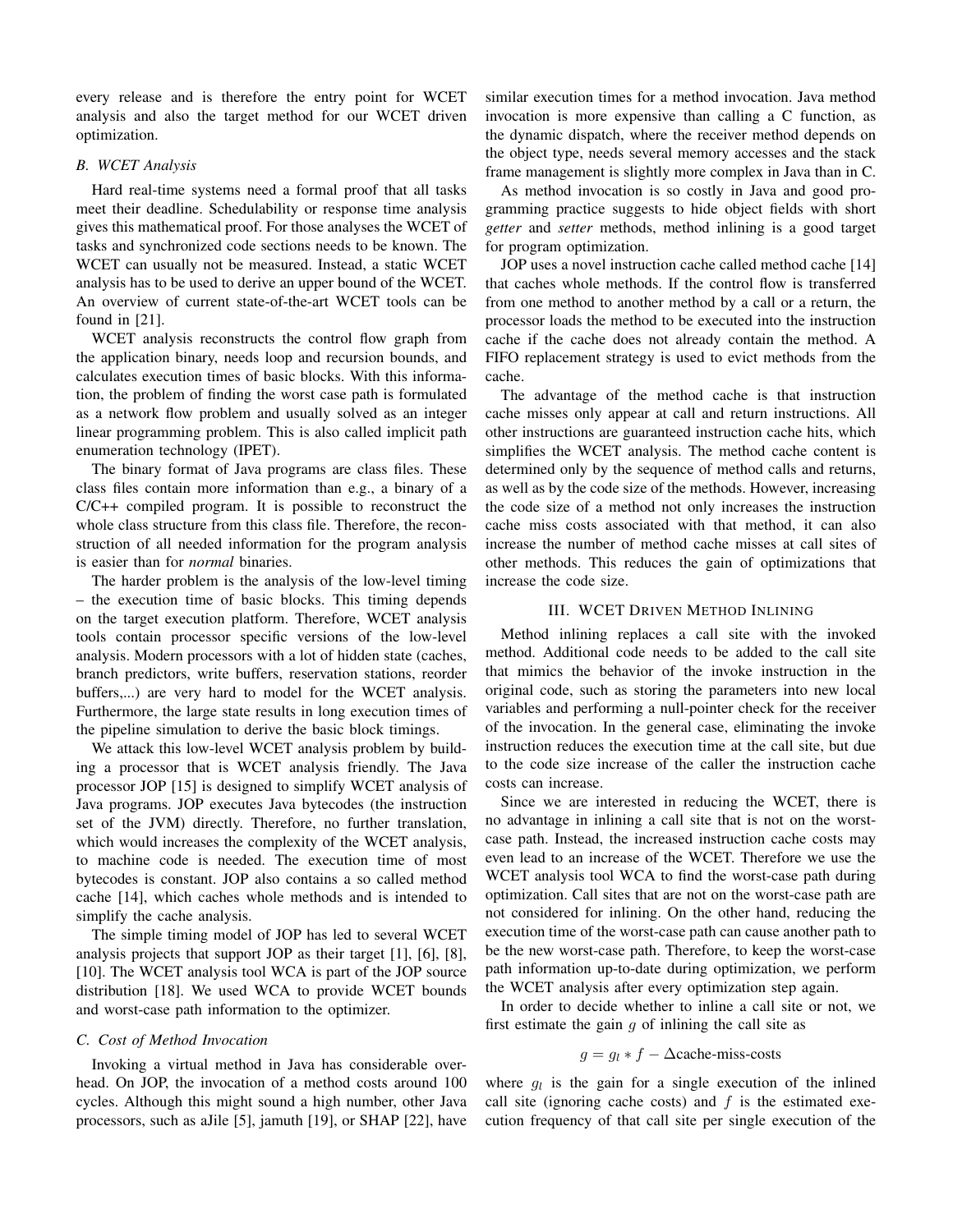target method of the optimization. ∆cache-miss-costs is the estimated difference of the instruction cache costs caused by inlining the call site per single execution of the target method. Inlining is only performed if the gain is positive.

To estimate the cache costs, a method cache analysis has been implemented. The analysis first classifies all method cache accesses (invoke instructions and return instructions) as *always hit* (each execution of the instruction is a cache hit), *always miss* (each execution is a cache miss), or *at most one miss* (the accessed method is persistent during the execution of some scope). Based on those classifications and on the estimated execution frequencies of the cache accesses, the analysis then calculates cache miss cost changes for given code size changes.

The cache miss costs of a cache access are calculated as the cache miss cost for a single cache miss, multiplied by the number of cache misses. The number of cache misses is derived from the cache access classification and the estimated execution frequency of that call. The cache miss cost of a single cache miss is proportional to the size of the method to load. In case of a virtual invoke with multiple receiver types, the largest method is used to estimate the cache miss costs.

The cache analysis provides the following three cache approximation modes:

- *always miss*: All cache accesses are classified as *always miss*. This is a very conservative, but comparatively simple over-approximation. The number of cache misses is equal to the execution frequency of that instruction. If the code size of a method  $m$  is increased, then the cache miss costs of all call sites of  $m$  as well as of all return instructions returning to  $m$  are increased. No other cache accesses are affected.
- *always hit*: All cache accesses are classified as *always hit*. If this mode is used, the effects of the method cache are ignored by the optimizer, since all cache costs are assumed to be zero.
- *at most one miss*: This mode uses the fact that if all methods that can be invoked during the execution of a method  $m$  fit into the method cache (including  $m$ ), then every cache access during the execution of  $m$  is at most one miss [18]. All cache accesses in  $m$  are therefore classified as *at most one miss*. If m and the invoked methods do not fit into the method cache, the cache accesses are classified as *always miss*.

Let  $reachable(m)$  denote the set of methods that can be reached in the call graph from method  $m$ , including  $m$ . We call the subgraph of the call graph that contains all methods m where  $reachable(m)$  fits into the method cache the all-fit region. For every scope in the all-fit region, we can classify all cache accesses in those scopes as *at most one miss*. Figure 1 shows the all-fit region of a simple call graph for a method cache that can hold up to four methods (we assume that initially all methods are of the same size in this example). If we would inline for example node 8 into node 6, thus doubling the size of node 6, then node 4 would no longer be in the all-fit region and be reclassified as *always miss*.



Fig. 1. Call graph with all-fit region for a method cache that can hold up to four methods

If the *at most one miss* analysis mode is used, the number of cache misses of a cache access in the all-fit region depends on the number of times the application can *enter* the all-fit region. Modifying the call graph or changing the size of methods in the all-fit region can increase or shrink the all-fit region. This can affect the number of cache misses and thus the cache miss costs of all nodes that are reachable by the reclassified nodes. If inlining causes other methods to fall out of the all-fit region and be classified as *always miss*, this can lead to large cache cost increases caused by the optimization. It also means that in contrast to the other analysis modes, changing the code size of a method may not only affect the worst-case path in methods that can reach the changed method, but potentially in all methods in the call graph.

Even if we use a very conservative cache cost estimation, the actual gain of inlining a call site can be lower than the estimated gain  $g$  if there exists a different path with an execution time greater than WCET<sub>old</sub> – g, where WCET<sub>old</sub> is the WCET prior to optimization. If the WCET of the other path is very close to  $WCEPT_{old}$ , then cache cost increases at call sites on that path can even lead to an *increase* of the overall WCET. It would be possible to use deoptimization to undo the code transformation when the WCET analysis returns a higher WCET bound after an optimization to avoid a WCET increase. However, deoptimization has not yet been implemented in JCopter.

Algorithm 1 shows the algorithm used to implement the WCET-driven method inliner. The algorithm works by iteratively optimizing the best optimization candidate on the worstcase path and then updating the analyses and the evaluation of the candidates, until no more candidates with a positive gain are found, or until the application code size reaches a predefined limit.

First, the optimizer initializes the method cache analysis and performs a first WCET analysis to find the initial worstcase path. Optimization candidates (i.e., call sites that can be inlined) are searched in all methods that are reachable from the target method.

To achieve a good speedup without increasing the code size too much, the optimizer then sorts all candidates by their estimated gain to application code size increase ratio (line 3). The algorithm then selects the candidate with the highest ratio that is on the current worst-case path for optimization and removes it from the set (line 5). If there is no candidate left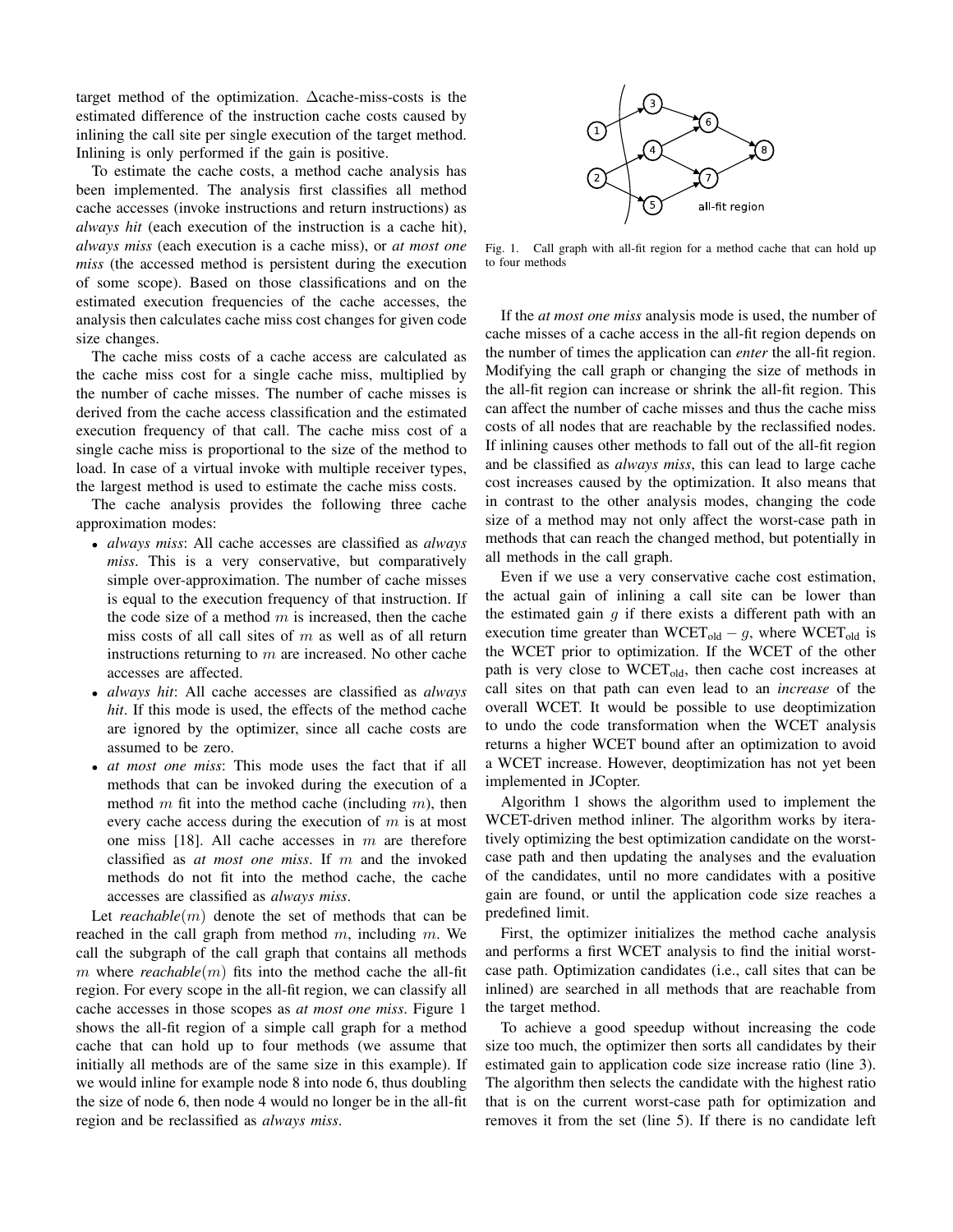| <b>Algorithm 1: WCET-driven method inliner</b>                     |
|--------------------------------------------------------------------|
| 1 initialize WCA, cache analysis;                                  |
| 2 $C :=$ FindInitialCandidates();                                  |
| 3 CalculateRatios $(C)$ ;                                          |
| 4 while $C \neq \emptyset \land application-size \leq max-size$ do |
| curr := RemoveBestCandidate( $C$ ) or return;<br>5                 |
| Optimize (curr);<br>6                                              |
| $C := C \cup FindNewC and dates();$<br>7                           |
| $change := UpdateCacheAnalysis();$<br>8                            |
| UpdateWCA(change);<br>9                                            |
| UpdateRatios $(C, change)$ ;<br>10                                 |
| end                                                                |



Fig. 2. The JOP tool chain

that is on the current worst-case path and that has a gain  $q > 0$ , the algorithm terminates.

The selected candidate is then optimized. This can create new optimization candidates, i.e., call sites in the inlined code are added to the candidate set (line 7). The cache analysis must then be updated using the new code size of the optimized method. It returns a set of methods that contain cache accesses for which the cache costs may have changed. For the *always hit* cache analysis mode, this set is always empty, for the *always miss* mode the set contains the optimized method and all direct callers of that method. If the *at most one miss* analysis mode is used, this set can potentially contain the whole all-fit region.

Afterwards, the WCET analysis is rerun to update the current worst-case path. The analysis is performed for all methods that can reach the optimized method or any method in change in the call graph, since a change of the WCET of any of those methods can change the worst-case path in any caller of that method. WCET results of other methods are reused.

Finally, the gain estimations and thus the gain per codesize increase ratios must be recalculated (line 10). Since the gain estimation depends on the cache analysis, all ratios of all candidates in methods in change must be updated. Inlining also decreases the ratios of the callers since the code size increases. Furthermore, candidates that can no longer be optimized are removed from the set. Since the maximum code size and the maximum number of local variables of a method are limited on JOP, inlining a call site can prevent other call sites from being optimized at a later time.

Note that the algorithm is not specific to inlining. It would be possible to use it also for other optimizations that reduce the execution time while increasing the code size, or even to choose between candidates provided by different optimizations, such as inlining and loop transformations. However, this has not yet been explored.

## IV. IMPLEMENTATION

We created a tool called JCopter that implements WCETdriven method inlining for Java. It uses the WCET analysis tool WCA to determine the worst-case path as well as worstcase execution frequencies for the optimization target methods.

Before a call site can be inlined, the set of possibly invoked method implementations must be determined. Inlining is only possible if this set contains exactly one non-native method, i.e., when the invoked method is statically known. To find the implementations of a call site, JCopter can use either a class hierarchy analysis, or a receiver type data-flow analysis (DFA) that is also part of the JOP source distribution and that is also used by WCA [18].

The optimizer JCopter, the WCET analysis WCA, and the data-flow analysis are implemented on top of a common framework. This allows for a simple and efficient interaction between the tools. After an optimization, the WCET analysis is restarted only for methods where the worst-case path or the WCET may have changed, i.e., for methods where the cache analysis results change and for methods that can reach the optimized method in the call graph. Analysis results for other methods are reused.

The tool chain for compiling applications for JOP is shown in Figure 2. JCopter takes Java class files as input and performs method inlining. The optimized program is then stored as Java class files again. The JOPizer tool creates the binary that can be downloaded to the processor. To support executing WCA on the optimized application to calculate the WCET bound of the optimized application, we also store references to the source code annotations for the inlined code in a database. This is required to supply user-supplied loop bound annotations to the WCET analysis. Optionally, WCA can also be used to analyze the unoptimized application in case the optimizer is not used, or to compare the WCET bounds of the optimized and the unoptimized application.

A second inliner, called SimpleInliner, has been implemented in JCopter, which exploits the fact that on JOP inlining has no adverse side effects on the WCET as long as the code size of a method is not increased. This optimizer is used to inline getter, setter, stubs, and some wrapper methods, as well as methods containing small arithmetic expressions. In contrast to the generic method inliner presented above, SimpleInliner uses a different method to modify the prologue at the call site that does not copy the parameters into new local variables. Instead, the inlined code only uses the stack.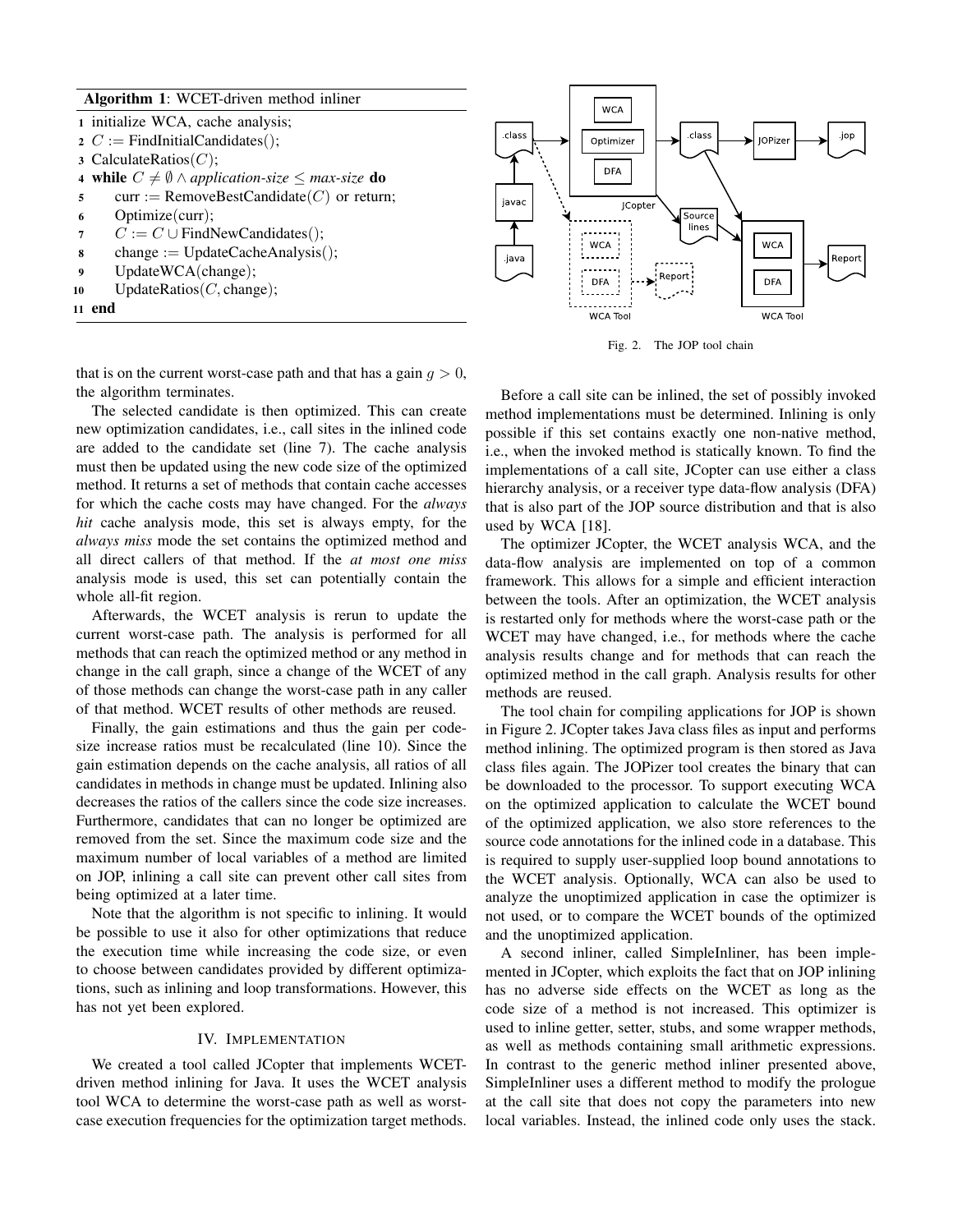

Fig. 3. WCET bound reduction due to SimpleInliner and final WCET bound reduction, compared to unoptimized code

While this restricts the set of methods that can be inlined, it generates a more efficient code, both in terms of code size and speed. Interaction with the WCET analysis is not required. SimpleInliner is executed prior to the WCET-driven inliner, so that small methods are inlined using the fast optimizer, while the slower WCET-driven inliner is only used for larger methods.

JCopter also implements optimization passes that remove unused methods, fields and classes, as well as unused constants to reduce the size of the application binary and to remove methods that are no longer called after inlining. They have no negative impact on the execution time.

## V. EVALUATION

We evaluate JCopter with several real-time Java benchmarks: the embedded Java benchmark suit JemBench [17], a small line following robot application, and the WCET benchmark DEBIE.<sup>1</sup>

We use the application benchmarks Kfl, Lift, and UdpIp from the JemBench suite. The benchmarks have been created from real-world controller applications. The UdpIp and Lift benchmarks use virtual invocations, while the Kfl application is implemented only with static methods. New objects are only created during initialization. The JemBench applications have been written with the high invocation costs in mind, therefore getter and setter and similar small methods are not used in those benchmarks. Benchmark WCET results for the unoptimized JemBench benchmarks and the line-follower benchmark have been published in [18].

The Java port of the DEBIE benchmark has been used to test the optimizer with a larger application. The benchmark is based on the on-board software of the DEBIE space debris impact monitoring instrument that is written in C. However, the Java port of the benchmark has been written using a more object oriented approach, giving the inliner far more optimization opportunities than the JemBench benchmarks. Three interrupt handlers and two periodic tasks of the DEBIE benchmark have been used for evaluation. WCET results of the





Fig. 4. WCET bound reduction for various inliner configurations

unoptimized Java port of the benchmark have been published in [20].

The context-sensitive data-flow analysis was used for all benchmarks to analyze receiver types and to find loop bounds that are used by the WCET analysis for the execution frequency estimation.

The benchmarks were first optimized using SimpleInliner only, i.e., only very small methods were inlined, without feedback from the WCET analysis or the cache analysis. Figure 3 shows the reduction of the WCET bound that has been achieved with this simple optimization, relative to WCET bounds of the unoptimized applications. While the speedup of the JemBench applications is negligible, SimpleInliner managed to reduce the WCET bounds of the Debie 1 to Debie 4 benchmarks by about 9% on average, while the WCET bound of Debie 5 was even reduced by 45%.

The benchmarks were then further optimized using the WCET-driven inliner. Figure 4 shows the WCET bound reduction that has been achieved using the WCET-driven inliner after small methods have been inlined (i.e., not including the reduction achieved by SimpleInliner). The following optimizer configurations are shown in this figure:

- WCET-driven, always miss: Only call sites on the worst-case path are optimized. All cache accesses are classified as *always miss*, leading to high cache costs and low gain estimations. This is the most conservative optimizer configuration, using a comparatively simple method cache costs analysis.
- WCET-driven, at most one miss: Again, the optimizer only inlines call sites on the current worst-case path. Cache accesses are classified as *at most one miss* if they are in the all-fit region, else they are classified as *always miss*. This configuration provides a more precise cache analysis, but the complexity of the cache analysis increases. The cache analysis uses execution frequencies provided by WCA for the worst-case path. Cache costs outside the worst-case path are therefore ignored. This results in an overestimation of the gain of inlining a call site in case the worst-case path changes. However, accounting for cache costs on paths other than the worstcase path lead to an overly pessimistic optimization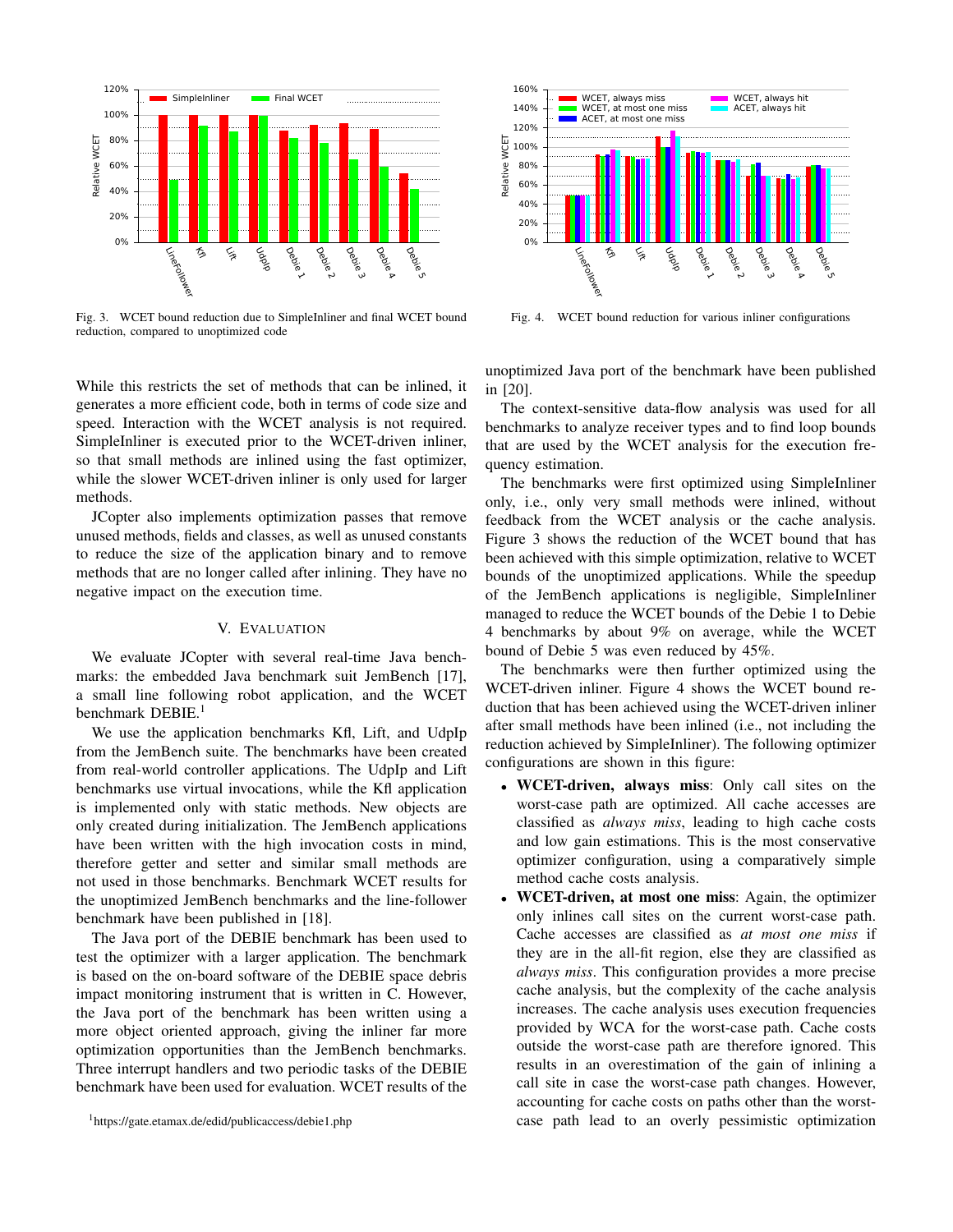behavior in our benchmarks.

- ACET-driven, at most one miss: This configuration is similar to the above configuration, except that the WCET analysis is not used to find the worst-case path. Instead, all call sites are potential optimization candidates. The optimizer uses over-estimations for the execution frequencies of all call sites.
- WCET-driven, always hit: Only call sites on the worstcase path are optimized. However, the cache analysis is effectively disabled. All cache costs are assumed to be zero, leading to more aggressive optimization.
- ACET-driven, always hit: Both the cache analysis and the WCET analysis are disabled. All call sites are optimization candidates, cache accesses are always classified as *always hit*. This is the most aggressive optimizer configuration.

The best total WCET bound reduction after both SimpleInliner and the WCET-driven inliner have been applied, compared to the unoptimized applications, is shown in Figure 3. The line following application completely fits in into the method cache, and the optimizer was able to inline nearly all call sites without large cache miss penalties. For all inliner configurations, the WCET bound was reduced by 51%.

For the JemBench applications, the WCET-driven inliner could only reduce the WCET bound by between 1% (UdpIp) and 13% (Lift) in the best case. SimpleInliner did not contribute to the speedup. However, some configurations of the inliner even lead to an increase of the WCET bound of UdpIp. In this benchmark, some call sites caused significant WCET bound increases when they were inlined due to an incorrect gain estimation, rendering the WCET speedup that has been achieved by inlining other call sites void.

The DEBIE benchmarks on the other hand benefited significantly from inlining. WCET bound reductions between 18% (Debie 1) and 58% (Debie 5) were observed, partially due to the performance of SimpleInliner.

Inlining and removal of unused methods (as well as fields and constants) leads also to a considerable reduction of the code size. The code size of the JemBench has been reduced by about 58%, while the code size of the DEBIE benchmark has been reduced by about 32% after optimization. Inlining did not increase the code size, since the inliner prefers to inline small methods or methods that are only called once, due to the instruction cache costs. The code size even decreased slightly after inlining, since the optimizer was able to remove more classes and constants after inlining.

The runtime of the optimizer primarily depends on the number of call sites in the code. The WCET-driven inliner takes about 10 seconds for Kfl and about 34 seconds for the Debie 5 benchmark on a 2.8 GHz desktop PC, while all other benchmarks have been optimized within a few seconds. Most of the time is spent in WCA for updating the worst-case path. Disabling the WCA therefore reduces the time required for optimization to less than a second for all benchmarks, while still achieving good WCET bound improvements.

#### VI. RELATED WORK

Zhou et al. present a fast inlining algorithm for embedded systems in [24] that also selects call sites based on a heuristic *rebate ratio* to achieve a maximum gain without increasing the application code size beyond a predefined limit. The call sites with the highest calling frequency per estimated code size increase are selected first for inlining. However, the algorithm is designed to target the average case execution time and does not take cache costs into account.

Zhao et al. present path optimizations that are applied on the worst-case path [23], such as superblock formation (i.e., merging basic blocks into a region that has one entry but multiple exits) and duplication of the worst-case path within loops. The optimizations are used to create new optimization opportunities on the worst-case path, but they also increase the code size of the functions. However, the optimizations were evaluated on a target architecture that does not have an instruction cache.

The WCET-aware C Compiler (WCC) provides a framework for several WCET analysis driven optimizations [4]. WCC uses the AbsInt aiT WCET analyzer<sup>2</sup> to calculate WCET bounds for basic blocks and tasks and to find the worst-case path. Code optimizations are performed both on a high-level intermediate representation and on a low-level intermediate representation (LLIR). WCET analysis is performed on the LLIR, and back-annotation is used to map WCET analysis results back to the high-level representation.

WCC includes a WCET-driven function inliner that uses decision trees to decide on whether to inline a call site or not [13]. The decisions are based on call site features such as the code size and the WCET of the involved methods, the number of call sites in the methods, or the register pressure at the call site. Supervised machine learning is used to create the decision trees. The gain of inlining the call site is assessed for several call sites in benchmark applications using the WCET analysis. This information is used as training set for the machine learner. The inlining heuristic can be automatically tuned to new architectures simply by using a different hardware model for the WCET analysis and retraining the heuristics. The architecture used for evaluation is a Infineon TriCore TC1796 that includes both a scratchpad instruction cache and a set associative instruction cache.

To reduce the instruction cache costs, Falk et al. perform a static WCET-aware scratchpad allocation in WCC [3]. The WCET of the program is modeled using integer linear programming (ILP), which contains decision variables for each basic block that decide if a basic block should be left in the main memory or if it should be placed into the faster but smaller scratchpad memory. An ILP solver can then be used to find an optimal allocation of basic blocks to the instruction scratchpad memory.

The WCC compiler also uses the Invariant Path paradigm [12] to find paths that are guaranteed to be part of the worst-case path. The authors demonstrate that this information

<sup>2</sup>http://www.absint.com/ait/